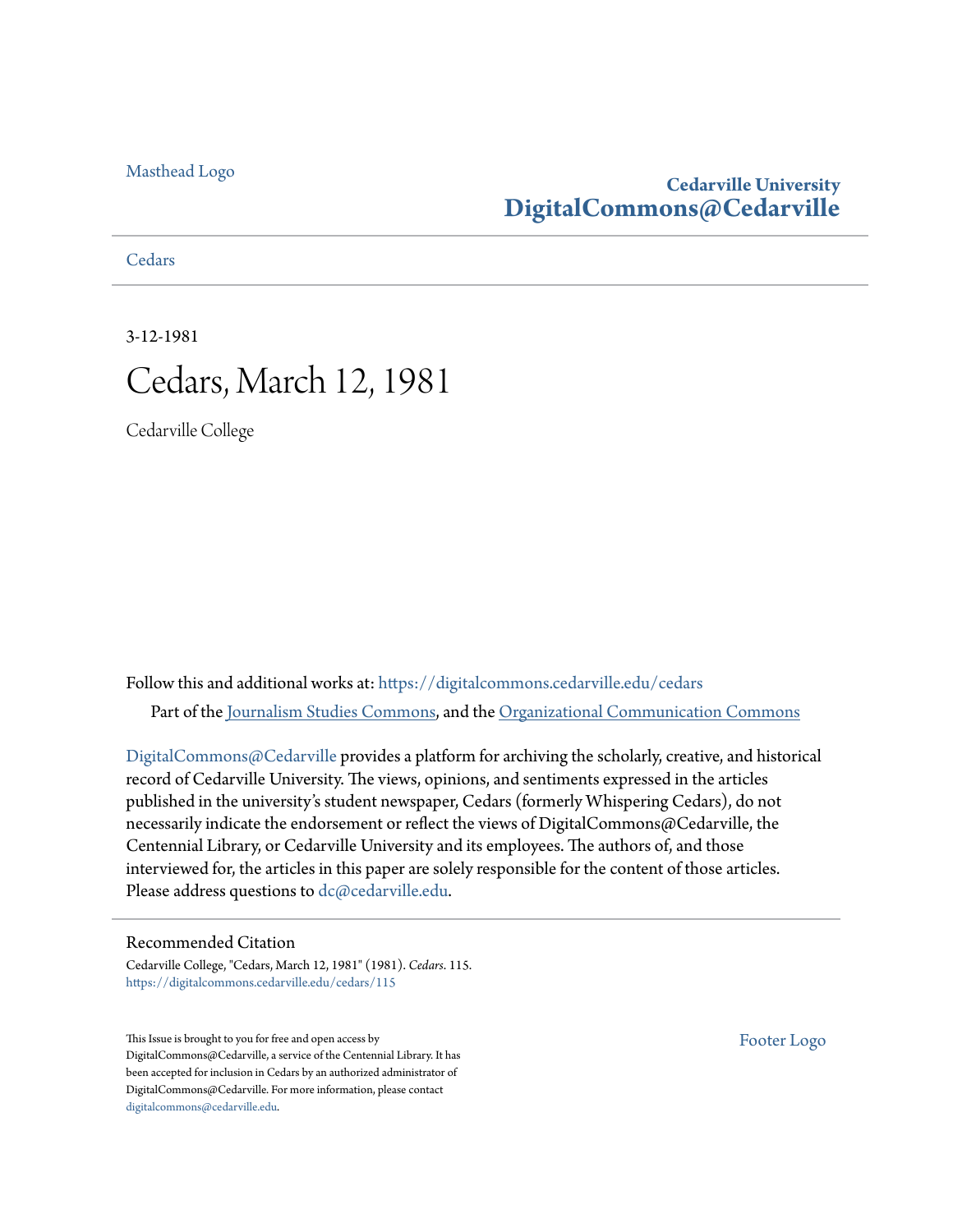# Kansas City dream becomes reality

### CC/Wayneshurg clash in NAIA opening round

*Kansas City*—The dream finally became a reality with the stage set, Cedarville stood at mid-court at Kemper Arena awaiting the moment anticipated since the Yellow Jackets defeated Defiance College, capturing the NAIA District 22 title. Only one week ago Kansas City was just another town. Tuesday night it was a city representing the efforts built into an entire season.

The 1980-81 campaign was marked by successive last-minute thrillers. Once again, the "do or die" nightmare haunted the Jackets...

(For more details from the KC game, see page 4.)

Tired but enthusiastic, the Cedarville cheering section seemed dwarfed by the massive arena. Their presence, however, brought memories of the 25- 3 record which had earned them the right to be in the national tourney.

No doubt the excitement of the Yellow Jackets basketball team's first excursion to Kansas City's Kemper Arena in 17 years and the NAIA Championship will be only a memory for the Cedarville College student, preserved only in print and in the minds of those who witnessed it.

Inevitably, future commentators will compare the '81 Jackets with the '64 club. It will be a comparison tha\_t

#### by Matt Little

will undoubtedly yield few similarities. Mr. Richard Mcintosh, an instructor in the Bible department and dean of students in 1964, contrasts the two squads.

As I prepared this manuscript, it occured to me that one day, as Cedarville once again goes to Kansas City sometime in the future, ancient copies of this issue of *Cedars* will be prized pos~ sessions. and students will wonder, 'What really did happen in the 1981 season?"

Even so, a new interest in the 1964 season, Cedarville's only other trip to Kemper arena for the NAIA finals, is now being exhibited by the Yellow Jacket fans.

"Let's go to the lounge and play ping pong" may become a common phrase on campus next year, providing students do their part in the upcoming Student Body <sup>\*</sup> Project Jogathon/ Walkathon.

Is the Bible without error? What about all those different translations? What about creation and evolution? These are some of the problems that face the Christian today.

"The team of '64 was quite a different group than this year's team," asserts Mr. Mcintosh. "There is more team unity and spirit exhibited with this club. They are more tightly knit than was the team of '64, who had a lot of good individual players, but were not as team oriented."

It is general consensus that the '81 team was quite a bit better all around, and probably the best ever at Cedarville College. It possessed a 25-3 record, unsurpassed in any season prior, and boasted of senior guard Eric Mounts, who finished his college career with 2686 points, unrivaled at Cedarville; and surpassed only by Kenyon's John Rinka among all college players ever to perform for an Ohio<sup>-</sup> . college.

( cont. on page 4)



 $\ddot{\phantom{1}}$ 

*Mark "Cool Hands" Womack sinks the shoi that gave Cedarville its first national tournament berth in seventeen yeqrs.* 



## SBP provides opportunity for student center

## Cincinnati boasts inerrancy eonferenee

## $\frac{1}{2}$ . (cont. on page 3)<br>(cont. on page 3) this year, it won't be done for awhile " *Dixon outlines*

*Missionary Conference Conference* Spring quarter begins on Tuesday, Ephesians chapter 5. Accord Spring quarter begins on Tuesday, Ephesians chapter 5. According to March 24, however, Spring Enrich- Mrs. Irene Gidley, Dr. Dixon's secre-

Mrs. Irene Gidley, Dr. Dixon's secrement Week begins March 23 at 7 p.m. tary, the speaker is selected based on "We try to start each quarter with a his ability to speak on the subjects his ability to speak on the subjects special emphasis," commented Presi-<br>dent Paul Dixon. "We have the Fall phasized. She commented that he may dent Paul Dixon. "We have the Fall phasized. She commented that he may pring Enrichment Week." Pastor Gardiner was at Cedarville in<br>Pastor George Gardiner from Cal- May of 1979 for a series of chapel ser-May of 1979 for a series of chapel serto the students again for the 1981<br>Spring Enrichment Week.

## Student officers named

That is why the International Council on Biblical Inerrancy is sponsoring a seminar on the inerrancy of the Bible. The conference, to be held March 20 and 21, will feature such speakers as Duane T. Gish, Associate Director of the Institute for Creation Research, and Harold Hoeher, professor at Dallas Theological Seminary.<br>Also holding three sessions will be R.C. Sproul. The conference will have seven different sessions along with a· question and answer period. Mr. Gish will answer evolution questions in his seminar on "Science and the Bible." Dr. Edmund P. Clowney, President of Westminster Theological Seminary, stresses the importance of this seminar\_ "Nothing is more important than our confidence in the full authority of God's inerrant word. !CBI has been performing a crucial service in directing our attention to the teaching of the Bible concerning itself." Registration will start at 6 p.m. on March 20. The conference will be held in the Cincinnati Convention Center. For further information, contact Myron Youngman, director of campus activities, or call (513) 421-3629.

the executive couple

 $\mathcal{F}^{\mathcal{A}}_{\mathcal{A}}$  ,  $\mathcal{F}^{\mathcal{A}}_{\mathcal{A}}$  ,  $\mathcal{F}^{\mathcal{A}}_{\mathcal{A}}$  ,  $\mathcal{F}^{\mathcal{A}}_{\mathcal{A}}$ 

vary Church in Grand Rapids, MI, will vices and looks forward to ministering<br>be the speaker for the entire week. His to the students again for the 1981 church is nondenominational and was founded by the late Dr. M. R. De-Haan, former teacher of the Radio Bible Class.

Chaired by Roscoe Smith, a Junior Business major, the April 23 project will attempt to raise \$150,000, the largest sum ever attempted by the student body. If that goal is met, a major Ohio foundation . will match that amount. The money will be used to complete the second floor of the new athletic building, providing a snack shop, recreation facilities, and social study lounges. Notes Smith, "It's not by any means unrealistic as long as people get excited and participate."

This year's Jogathon differs from the walkathon to John Bryan park of two years ago. No classes are scheduled for the day, with Day of Prayer sessions to be held during the morning hours. The Jogathon begins in the afternoon, with each participating student running/walking on the campus 1/4 mile track for one hour to complete as many laps as he can to fulfill his pledges. Other activities will run . throughout the afternoon, building an atmosphere similar to that of the Cedar County fair.

Prizes are also to be awarded to each deserving faculty department, staff department, and off-campus competitors. Outstanding fundraisers whose pledges total \$1,000 or more will receive amounts beginning at \$200 increasing to  $$1,000$  for  $$5,000$  in pledges.

Those working on the project with Roscoe Smith include Jill Cranick, Denise Davenport, Bonnie Nycum, Cindy Robinette. Cheryl Roth, Janet Taylor, and Jim Wainwright. Dr. Donald Callan, Mr. David Ormsbee, and Donald Rickard, Dean of Students contribute as faculty/staff members.

Why is the project so important? If<br>the SBP fails to raise the \$150,000, the is the secretary, and David Black is the interest rails to raise the \$150,000, the chaplain. Mark Pinkerton is the alter-<br> $\frac{\text{second}}{\text{at this head}}$  the second floor will not be completed unchaplam. Mark Pmkerton is the alter-<br>nate to Student Senate representatives til the school becomes financially able. this year, it won't be done for awhile."

This year's election differed somewhat from last year's. For one thing, the election was not postponed this year, but was on the appointed first Tuesday after the first Monday in March. For another thing, there was a proposed amendment to be approved or rejected by the electorate. This amendment concerned the possible deletion of the word "male'' from the requirements for.Student Senate president.

The class elections proceeded as usual, however. Jeff Willetts became president of the class of 1982 for the third time.. Other . officers for next .year's senior class are Ron Hobar as vice president, Donna Gall as treasurer, Sandy Seals as secretary, and Larry, Green as chaplain. Dan Cawood and Tim Graham are the Student Senate representatives for the incoming seniors, and Jane Sutherland is the new senior coordinator. The candidates for the offices of president, treasurer, chaplain, and class coordinator ran unopposed.

For next year's junior class the president is Tim Fisher once again, with Roy Fuller as vice president. Patti Lauderbaugh is the treasurer, Becky Davis

Bible Conference, the Winter Mis<sup>&</sup> also confer with other administrators sionary Conference and in the spring, to set a theme.<br>Spring Enrichment Week." Pastor Gardi

The meetings, which begin on the first Monday of the new quarter, will close with a final message Friday morning, March 27.

'Give Me This Mountain" is the main theme for Pastor Gardiner's series of messages, with a sub-theme of  $\Box$  Defiance...on to KC!

Inside Cedars Page 2 - Editorial Page 3 - Future Senate President speaks Page 4 - KANSAS CITY TOURNEY Cedarville triumps over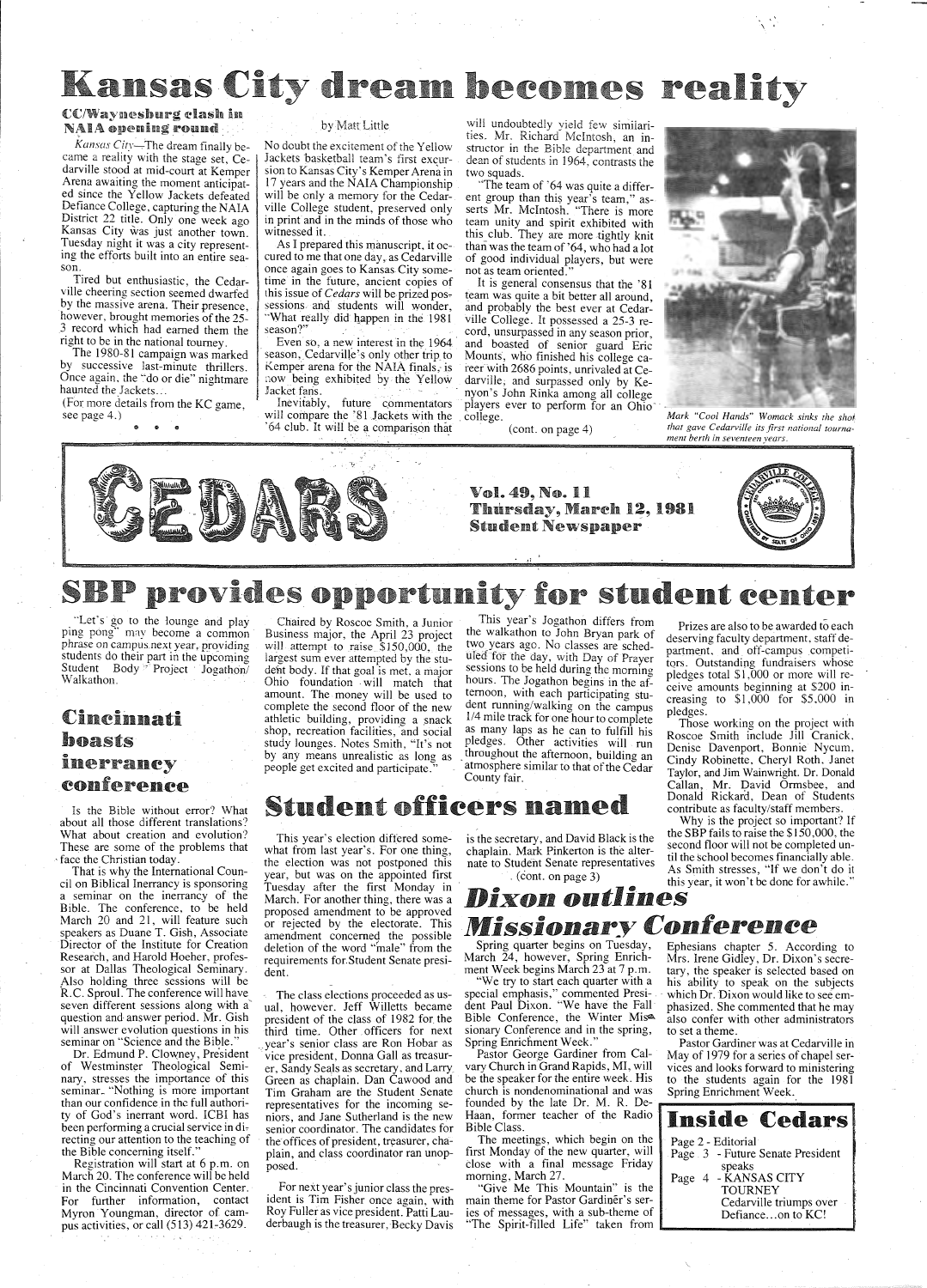

**Editorially speaking** By Rebecca Jones

General Editor

"I'm not talented enough." "I don't have the personality." "My vote won't<br>count." "I don't care." Day after day we toss about excuses for twiddling our thumbs on the side-lines as we watch rhinestone cowboys prance about on their white stallions. Wishing to be "out where the lights are shining" on us, we complain that people just don't see our true worth. Of, course! All we've allowed them to see is a thumb twiddler, so, unless they have a big imagination, that's all they can see.

We don't need to look far to find apathy on campus. Student elections brought 57% of the student body out to the polls. 43% were content to twiddle their thumbs with their "Que sera" attitudes. If we didn't vote we have only ourselves to blame if we're unhappy with the results.

April 23 we have another chance to actively participate through the SBP's jogathon. Sure you can't raise \$150,000 by yourself, but if each student could raise at least \$100, we issued guidelines against such practiwouldn't have any problem reaching our goal. Let's get off the hard<br>bleachers and be rhinestone cowboys.



### Some colleges use unethical recruitment

Some colleges have resorted to unethical recruitment practices in an effort to stave off declining enrollment projections, according to a recent report by the Carnegie Council on Policy Studies in Higher Education.

National educational organizations, such as the National Association of Secondary School Principals, have ces. The group has drawn up a statement on appropriate admissions and recruitment practices. The guidelines provide information on financial assistance and the awarding of credit.

The Carnegie report claimed that with the decrease in the college-age population, some colleges have used such questionable practices as using pictures showing students working with scientific equipment that was not readily available. Other alleged practices include suggestions that fields of study and facilities are available when they are not and claims that certain programs unfailingly lead to employment.

## **Buying now** mav not be good policy

Sometimes students and others believe that a good rule of thumb is to buy now because waiting only means paying a higher price later.

However, experts agree that a good rule is to hang on to money until an item is absolutely needed.

There are no guarantees that prices. will be considerably higher next year. There also have been indications that inflation is slowing down. To buy something that is not needed means the interest one's money could have earned is lost and that one may end up depriving himself of something that is necessary.

## Cedars Staff

General Editor: Rebecca Jones

News and Feature Editor: Christina Terrill

Sports Editor: Paul Sewell

**Business Manager: Mark Leach** 

Ad Sales Assistant: Steve Thompson

Director of Correspondance: Matt Little

News Reporters: Nancy Abel, Jon Anderson, Angie Brown, Merry<br>Damon, Susan Fields, Joanne<br>Filippelli, Pauline Hart, Charlie High, Carol Lewis, Cheryl Lutz, Sheila Stephenson, Marla Waddle, Grant Williams

Feature Reporters: Nancy Abel, Jon Anderson, Angie Brown, Merry Damon, Susan Fields, Joanne Damon, Susan Fields, Joanne<br>Filippelli, Pauline Hart, Matt Little, Cheryl Lutz, Reda Moore, Tom Petro, Tim Ronk, Terri Schmidt, J. R. Smith, Bonnie Vesilko, Marla Waddle, Grant Williams

Sports Reporters: Brad Brandt, Matt Little, Tom Petro, Sheila Stephenson

Typist: Joy Harkleroad

Copyreader: Edd Sturdevant

Typesetter: Denise Rockey

Proofreader: Edd Sturdevant

Angie Lay-out:⊦ Brown, Joy Harkleroad, Rebecca Jones, Matt Little, Cheryl Lutz, Reda Moore, Tim<br>Ronk, Paul Sewell, Edd Sturdevant, Christina Terrill, Marla Waddle

Photographers: Bruce Couch, Dave Fogle, Jon Harvey, Joe Lihan, Dan Snyder

Advisor: H. Mark Larson

Exams didn't

go so well,

Huh ??

## **Oops, we goofed!**

As most Cedarville students and friends know, Eric Mounts' famed number is 33. David Carr, number 35, was shooting for two, and not Eric Mounts as the caption stated in the last issue. In another sports caption, Eric Mounts was handing the ball to Dr. Dixon, not receiving it from him as reported.



#### **Thorns**

Why is light given to a man whose way is hidden,

And whom God has hedged in?  $--Job 3:23$ 

To pass the time we watch King Kong and sip our flavored teas (blackberry brandy, mint, and cinnamon) and sit crosslegged like Indians on straw mats.

The TV's protean light plays shadow games, quicksilver liveliness on exiled surfaces, our faces.

(I prefer coffee) but for sake of unity I tolerate the tea.)

where chronic terror hides, fearing what others might discover of my place of thorn-thorns in the flesh-the pricks-peculiar goads for me.

Whose is this thumb that presses on our hinder parts? His smiling rays-like many reed-armed hands of the Aton-thrust us roughly, singly on to dark of night, His night

(warmth between the shoulder blades fades quickly).

In the kaleidoscopic play before our eyes a nubile goddess of the screen clings to one giant finger in the hand of Kong.

In hollowed flesh, in clefts, on planes. dark flirts with silver light

dark flirts with light

dark flirts with light below, béhind the coverts of our eyes in each our secret place of thorn where dark tempts light into total eclipse;

 $Yet!$ -sinless God becoming sin itself for us, set us up together on that straight and brightly curving arc of righteousness to Him, dark God of light!

Ps. 38:2 Job 6:4 Prov. 14:18 2 Cor. 12:7-9

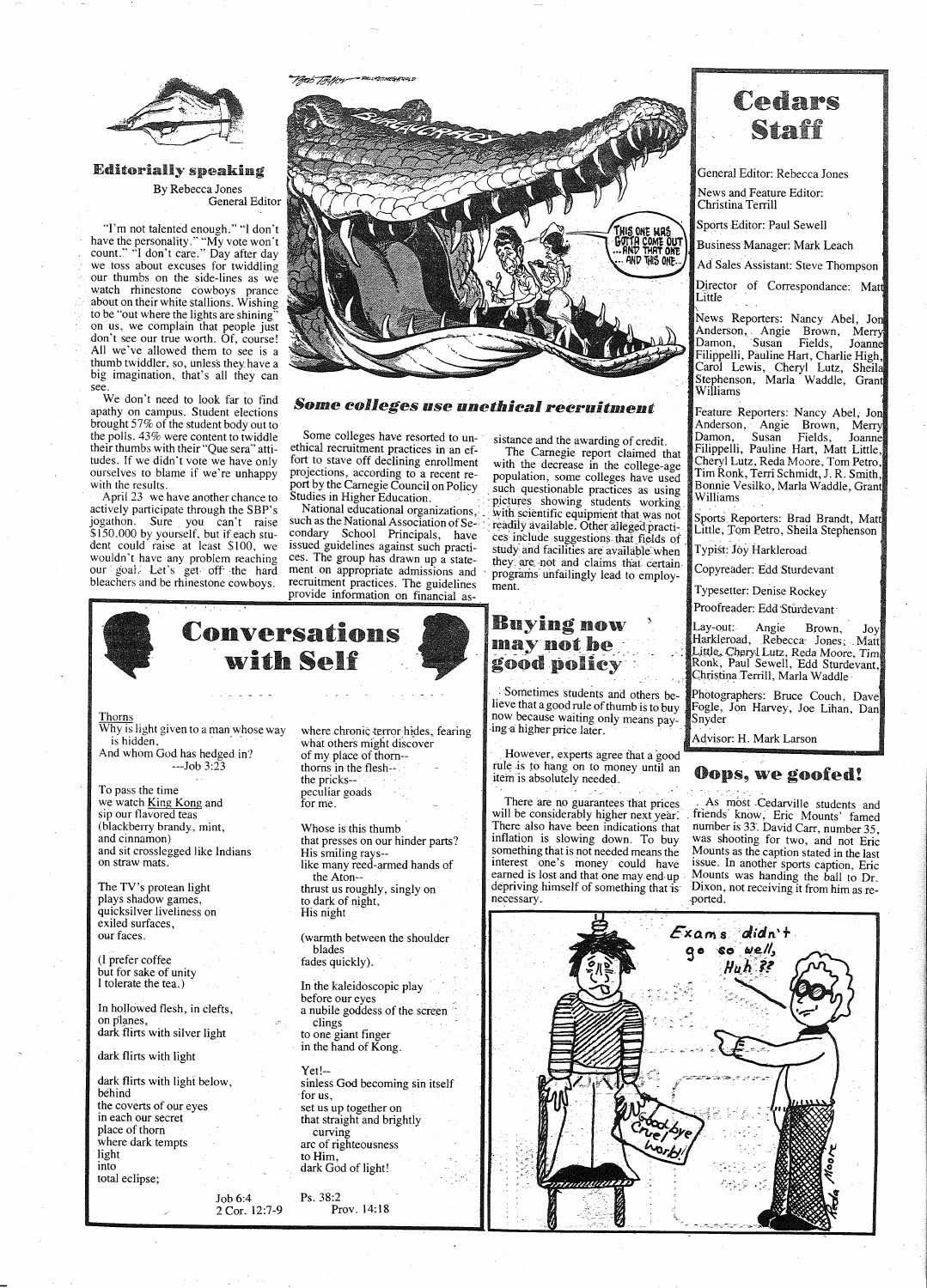# Hoke looks to fut

like to make after entering office, Curtis Hoke, President-elect of Student Senate, said his first concern would be to unify the officers.

Starting next quarter, Hoke would like to meet with all of the officers to begin preparing for next year. "I desire to see a spiritual basis through a Bible study and praying together, as well as learning to work with each other." He feels it would also help if they discussed their individual and group goals.

Hoke said that next year. he would like to institute a new program with the help of the dorm representatives. This

In order to manifest the artistic talents of Cedarville College students, faculty, and staff members, Student Activities Director Myron Youngman initiated the days of March 2-5 as "Art

place winners in each catagory. Price comments, "I was really excited when Perhaps the event will be publicized reel that the Biblical manual manual manual manual manual manual manual manual manual manual manual manual man

 $\mathbb{R}$ 

works of oil paintings, watercolor no art major offered. I just wish they painting and pen and ink drawing. She would have publicized this more."

When asked what changes he would would involve the reps giving each individual in his constituency a survey to fill out.

> This survey would define the responsibilities of Student Senate and ask specifically what the student feels Senate should do in each area throughout the year. Then the results would be categorized and typed so the senate would know what the students want.

### *''Art* Days~': *initiated*

Sometimes, in the past, the goals have come from the officers to the senate, but I would like to see it come from the students to the senate. I most definitely want to see the directions come from the students and not the president."

Sheri Keeler and Jeff Summerlin. Tim Fisher and Dave Black were re-elected unoppqsed.

He would also like to send a survey to the students through their dorm reps after each social, activity, and project. He believes that each project should have a purpose, and he wants to make sure that the students feel the purpose was accomplished.

He feels this way because "I don't feel we ourselves should be the judge of whether we are effective or not. I feel that the students should he.''

In closing Hoke stated, "As President, I will have the responsibility to see that the students are the number one concern. I will do this to the best of my ability with the authority I have."

The new sophomore class officers are president Todd Townsend, vice president David Dever, treasurer Jon Anderson, secretary Kathy Adkins, and chaplain Greg Malone. John Jackson and Tim Bishop were elected as Student Senate representatives with Laura Coffman as the alternate. The secretarial position was the only one unopposed.

For the election of student body officers, Curtis Hoke is the new president. Dick Blanc is the new vice president, and the student body now has treasurer Bob Smith, secretary Lenna Barrand, chaplain Doug Phillips, and student body project chairman Geoff,

Walker. All of these students except Hoke will be seniors and were part of <sup>a</sup> ticket.

Approximately 2.5 people sighed up<br>and submitted entries to be displayed<br>throughout the week and judged<br>Thursday.evening.<br>Thursday.evening.<br>Thursday.evening.<br>Thursday.evening.<br>Thursday.evening.<br>Thursday.evening.<br>Thursday.e



tags were then attached to certain en- I found out they were going to have the more in future years, since the Campus women snould not not positions of tries, making them available for sale, art days, because I feel like t tries, making them available for sale, art days, because I feel like the stu- Activities department hopes to make authority extends beyond the realin of accordingly. dents that are artistically inclined are water Days" an annual occurrence at the<br>Senior Joanne Davis entered several often left out around here since there is Cedarville.

### Leaders named... cont. from page I





of what you've shot.

----------· Vatch for Dr. Dixon's book on Discipleship available in<br>PEANUTS ® FOR MY FUTURE CAREER MY DAD IS A BARBER, **VILLAGE JEAN SHOP** JUST A LITTLE HUMOR **HAHAHAHA**  , I HAYE DECIDED TO. SE *'{OU* SEE, AND IF I SORT THERE, MA'AM, 6EFORE Mon., Tues., Thurs., Sat. . , , · A HAIRDRESSER: : · '. - *..* :" ' .- - OF FOLLOW IN HIS WE BREAK FOR LUNCH FOOTSTEPS, THAT WOULD BE SHEAR DELIGHT ! 9:30-5:30 D Wed. 9:30-12:00  $\overline{C}$  $\text{Fri. } 9.30 - 8.00$ ·.~ \_,. ~ . ScHbk 2 dicate Inc.